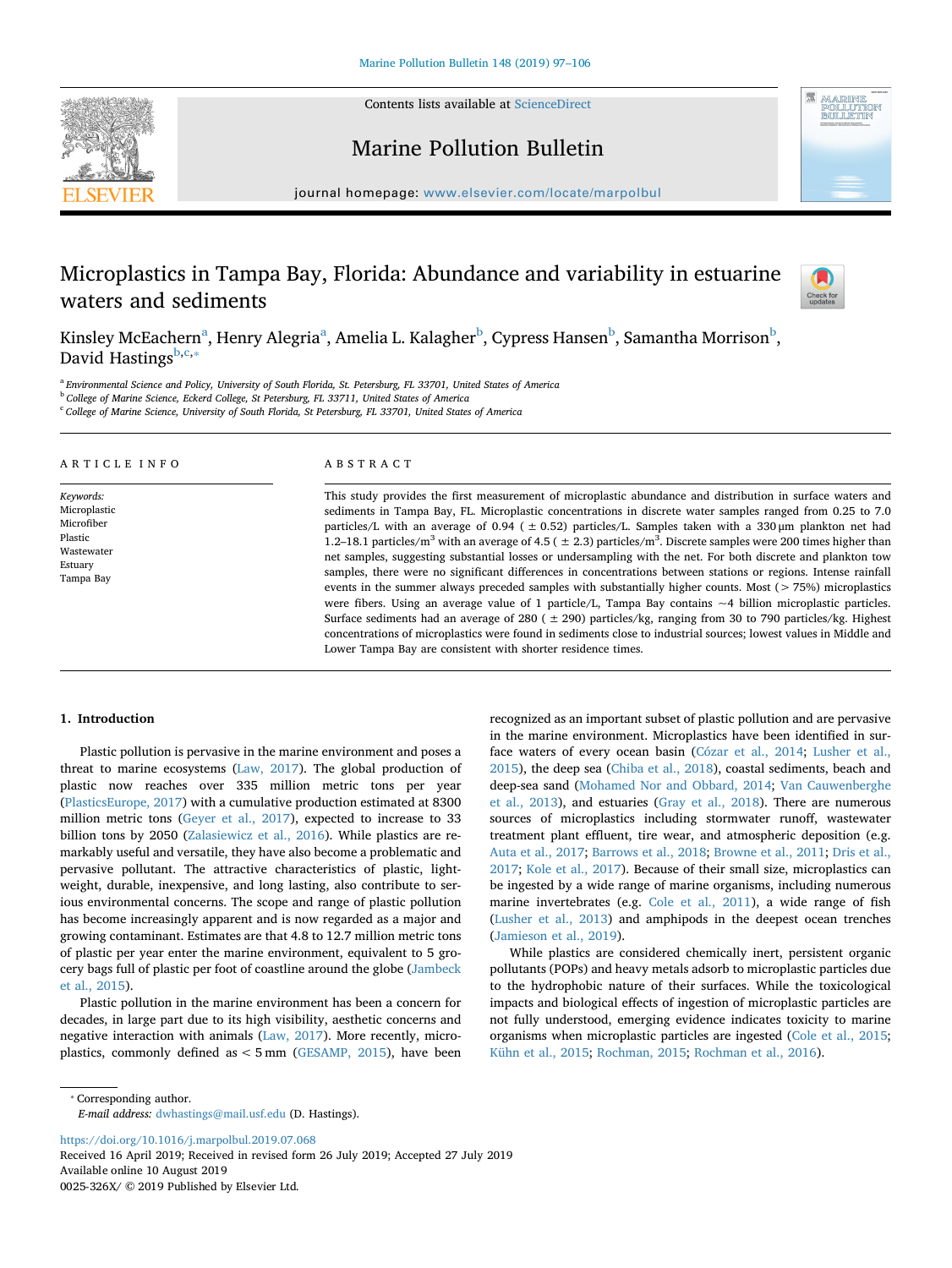<span id="page-1-0"></span>

# Microplastic Sampling Stations in Tampa Bay

**Fig. 1.** Sample locations in Tampa Bay, FL. Discrete water and plankton tow samples indicated by black triangle, sediment samples indicated by yellow circle. (For interpretation of the references to color in this figure legend, the reader is referred to the web version of this article.)

Most microplastic studies published to date have been one-time efforts that do not fully consider spatial or temporal patterns. This study examines microplastic concentrations at 24 stations over 14 months in order to constrain temporal variations over an annual cycle. We measure microplastic abundance at sites throughout Tampa Bay including at the mouth of major rivers, small tributaries, close to wastewater treatment facilities, near industrial facilities and near relatively pristine coastal mangroves.

Tampa Bay, Florida's largest open-water estuary, is located on the west coast of central Florida and has an average depth of about 4 m and an area of  $1000 \text{ km}^2$  [\(Fig. 1](#page-1-0)). It is a highly urbanized watershed, and supports one of the most active shipping ports in the U.S. The watershed is nearly five times as large as the bay, almost half of which is urban/ suburban land use. Input of freshwater includes the Hillsborough, Alafia, Manatee and Little Manatee Rivers. The residence time of water in Tampa Bay depends upon location, fresh water discharge, precipitation, tides and winds. Model derived estimates of the residence time are 36 and 156 days ([Meyers and Luther, 2008\)](#page-8-23), or between 30 days at the bay entrance to 90 days in Old Tampa Bay [\(Zhu et al.,](#page-9-1) [2015\)](#page-9-1).

After decades of rapid urbanization and associated water pollution in the late 20th century, Tampa Bay is widely recognized as a national environmental success story due to the reduction of nutrient loads, increased water clarity, and dramatic recovery of seagrasses [\(Lewis III](#page-8-24) [et al., 1999;](#page-8-24) [Yates et al., 2011](#page-8-25)). The Tampa Bay estuary encompasses freshwater, salt marsh, mangrove and sea grass habitats, as well as spawning and juvenile fish habitat.

Our objective is to present the first reliable estimates of microplastics in Tampa Bay, Florida's largest estuary, including spatial and temporal variations and microplastic values in the water column and surficial sediments. We also compare the more commonly used sampling method of a towed plankton net with discrete or grab water sampling.

# **2. Materials and methods**

## *2.1. Site description*

Twenty-four stations were chosen from the Environmental Protection Commission of Hillsborough County (EPC-HC) monthly sampling locations to collect discrete and plankton tow samples. Five sites were located in Old Tampa Bay (OTB: 65, 42, 60, 61, and 50); six sites in Hillsborough Bay (HB: 44, 52, 7, 8, 55, and 80); five sites in Middle Tampa Bay (MTB: 84, 28, 19, 33, and 14); and four sites in Lower Tampa Bay (LTB: 91, 22, 92, and 94). Four sites were in rivers that flow into Tampa Bay: stations 141, 102, and 103 were in tributaries to Old Tampa Bay; station 2 was at the mouth of the Hillsborough River. Sediment samples were collected at nine stations. Different parts of the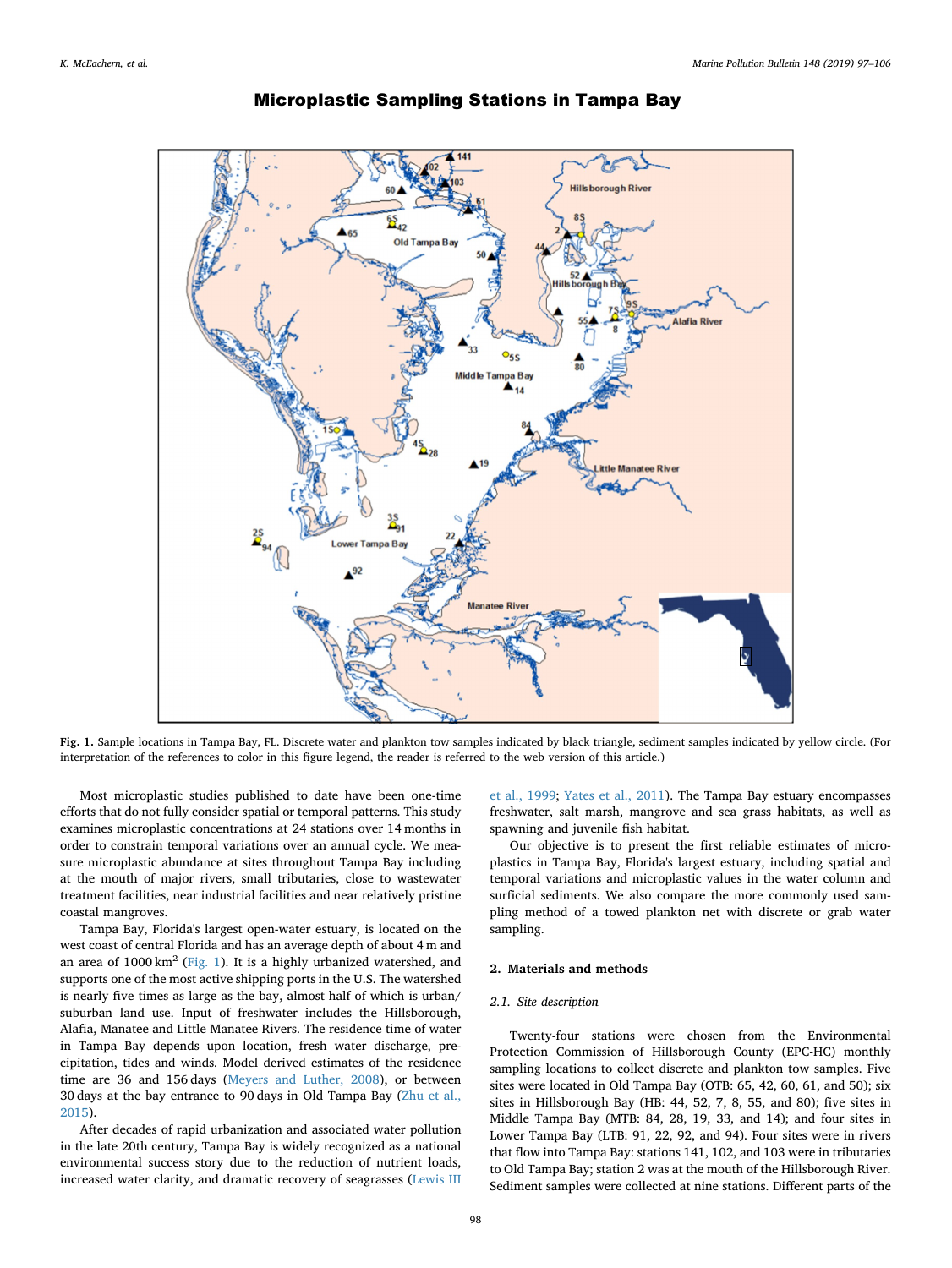<span id="page-2-0"></span>**Table 1**

Sample locations: discrete and plankton tow.

| Bay region | Station # | Sample type | Latitude | Longitude  |
|------------|-----------|-------------|----------|------------|
| OTB        | 50        | D, P        | 27.9185  | $-82.5379$ |
| OTB        | 61        | D, P        | 27.9687  | $-82.5621$ |
| OTB        | 60        | D           | 27.9899  | $-82.6316$ |
| OTB        | 65        | D           | 27.9456  | $-82.6943$ |
| OTB        | 42        | D, P        | 27.9528  | $-82.6416$ |
| H B        | 44        | D           | 27.9237  | $-82.4807$ |
| HB         | 7         | D           | 27.8589  | $-82.4686$ |
| H B        | 80        | D           | 27.8096  | $-82.4460$ |
| H B        | 8         | D, P        | 27.8524  | $-82.4093$ |
| H B        | 52        | D           | 27.8970  | $-82.4382$ |
| H B        | 55        | P           | 27.8493  | $-82.4314$ |
| <b>MTB</b> | 14        | D           | 27.7780  | $-82.5203$ |
| <b>MTB</b> | 84        | D           | 27.7290  | $-82.4987$ |
| <b>MTB</b> | 19        | D           | 27.6934  | $-82.5559$ |
| <b>MTB</b> | 33        | D           | 27.8261  | $-82.5675$ |
| <b>MTB</b> | 28        | D, P        | 27.7084  | $-82.6092$ |
| <b>LTB</b> | 22        | D           | 27.6081  | $-82.5712$ |
| <b>LTB</b> | 92        | D           | 27.5737  | $-82.6868$ |
| <b>LTB</b> | 94        | D, P        | 27.6100  | $-82.7832$ |
| <b>LTB</b> | 91        | D           | 27.6279  | $-82.6415$ |
| OTB Trib   | 141       | D           | 28.0261  | $-82.5812$ |
| OTB Trib   | 102       | D           | 28.0106  | $-82.6078$ |
| OTB Trib   | 103       | D           | 27.9976  | $-82.5863$ |
| HR Trib    | 2         | D           | 27.9418  | $-82.4585$ |
|            |           |             |          |            |

 $OTB = Old$  Tampa Bay,  $HB = Hillsborough$  Bay,  $MTB = Middle$  Tampa Bay, LTB = Lower Tampa Bay, OTB Trib = Old Tampa Bay Tributaries, HR Trib = Hillsborough River Tributary; D = discrete sample; P = plankton tow sample.

Tampa Bay system, population densities, industrial and wastewater outputs, as well as proximity to relatively pristine bodies of water and healthy mangrove, oyster, and seagrass ecosystems were all represented by the sample sites chosen [\(Fig. 1](#page-1-0) and [Table 1](#page-2-0)).

## *2.2. Sample collection*

Microplastic particles suspended in the water column were collected using two different sampling methods: discrete water samples and plankton tows. The discrete samples were captured using a Van Dorn sampler that was triple-rinsed in seawater then lowered 1 m below the surface to collect the sample. The sample was poured into a 1 L HDPE collection bottle that was cleaned in the laboratory with filtered deionized water (Milli-Q®) prior to field sampling and triple-rinsed in situ with sea water. Plankton tow samples were taken using a 330 μm plankton net with a 50 cm diameter at stations in Old Tampa Bay (50 and 42); Hillsborough Bay (55 and 8); Middle Tampa Bay (28); and Lower Tampa Bay (94). The net and collection bottle were triple-rinsed with seawater at the station before being deployed, towed at  $\sim$ 2 knots (1 m/s) one to two meters below the sea surface for 3 min outside the research vessel's wake. After detaching the cod-end collection bottle, the net was thoroughly rinsed with seawater to collect microplastic particles. Samples were frozen until processed. Sediment samples were collected using a Shipek grab sampler on March 21–23, 2017.

#### *2.3. Sample processing*

## *2.3.1. Discrete samples*

In the laboratory, discrete water samples were vacuum-filtered through a 1.2 μm pore size, 47 mm diameter, gridded cellulose nitrate (CN) filter paper. Microplastic particles were counted using a Nikon® dissecting microscope at  $33 \times$  magnification. Characteristics including shape, color, and type of each plastic piece were recorded. Great care was taken to avoid airborne or waterborne contamination of microplastics during processing. Cotton (100%) lab coats were always worn and clothing that shed microplastic fibers was not worn. Laboratory

benches were wiped down before each use; filter parts and glassware were thoroughly rinsed before each use with filtered deionized water. Furthermore, a watch glass was placed over the top of the filter during use. Blanks of 0.2 μm filtered deionized water (Milli-Q®) were taken to establish values for contamination in the lab.

#### *2.3.2. Plankton tow samples*

Plankton tow samples contained a large amount of organic matter that needed to be removed in order to accurately count microplastic particles. The larger pieces, including sea grass, were first manually separated from the sample. Smaller pieces, mainly plankton, were removed via an enzymatic digestion process developed by [Cole et al.](#page-8-26) [\(2014\)](#page-8-26) and described in detail elsewhere ([McEachern, 2018\)](#page-8-27). Samples were split five times with a Folsom plankton splitter to reduce sample volume, passed through a 212 μm wire mesh sieve, rinsed with DI water, then filtered onto a 1.2 μm cellulose nitrate filter. The material retained on the wire mesh was desiccated at 65–80 °C in glass vials, then 15 mL of homogenizing solution (15.77 g Tris HCl, 4.38 g EDTA, 1.53 g NaCl, and 1.26 g SDS in 250 mL deionized water) was added to each vial. Samples were vortexed for 30 s and homogenized with an 18 gauge needle and syringe, then heated at 50 °C for 20 min in a hot water bath. Finally, 375 μL of Proteinase K (500 μg/mL) was added and samples were incubated for 2–4 h at 50 °C. After incubation, 5 mL of 5 M NaClO4 was added to each vial and vortexed for 30 s. Digested samples were filtered onto a 1.2 μm, 47 mm diameter gridded, cellulose nitrate filter paper. Microplastic particles were counted under a dissecting microscope. As with the discrete samples, considerable efforts were made to avoid contamination from ambient microplastic particles.

## *2.3.3. Sediment samples*

Our method for quantifying microplastics in sediments used volume reduction of the sample by elutriation followed by a density separation using a high density (6.7 M;  $1.6$  g/cm<sup>3</sup>) NaI solution. Using NaI in lieu of the conventional, and lower density saturated NaCl solution extracts all types of microplastics present in environmental samples, including high-density plastics and results in a high (98%) extraction efficiency ([Claessens et al., 2013](#page-8-28)).

The first step was to concentrate less dense microplastic particles from the bulk of the sediment using an elutriation column [\(Claessens](#page-8-28) [et al., 2013](#page-8-28)). The sediment sample  $(-150 g)$  was put into the top of the column in which flowing water (3 L/min) and small air bubbles forced the less dense particles up the column where they spilled over into a 53 μm sieve. The sample was then transferred to a 50 mL centrifuge tube with 6.7 M NaI and centrifuged for 15 min at 3350 rpm. Supernatant was filtered to collect and count the microplastic particles. Careful attention was paid to prevent airborne contamination by covering all open containers with Al foil and keeping the elutriation column and collecting sieve capped. Overlying water collected with the grab sampler, which includes microplastic particles associated with the benthic boundary layer, was included in sample processing. Dry weight was determined by drying a 10–15 g sample of homogenized wet sediment at 90 °C to a constant weight.

## *2.4. Blank values*

Blank samples of  $0.2 \mu m$  filtered Milli-Q® deionized water were processed in the laboratory to assess contamination in processing both discrete water sampling and plankton tow samples. As described earlier, great care was taken to avoid contamination by airborne or waterborne microplastic particles. In each case, for both types of samples, no microplastic particles were found in these blank samples, suggesting that contamination was not a significant concern (see [Table 2](#page-3-0)).

#### *2.5. Microplastic identification*

Microplastics were identified as pieces  $\leq$  5 mm that possess no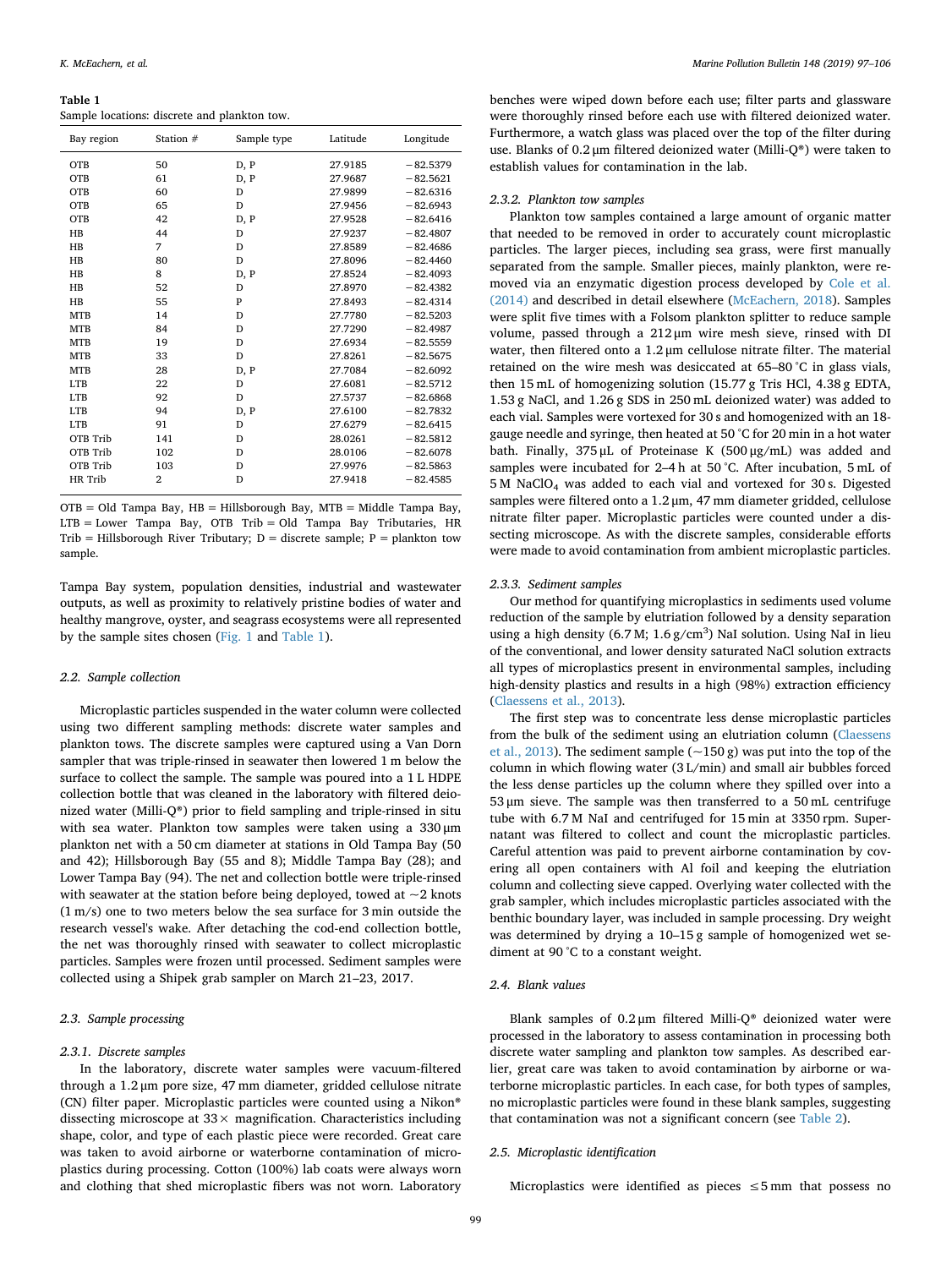#### <span id="page-3-0"></span>**Table 2**

Microplastic laboratory process blank.

| Sampler type    | Date    | Microplastics |  |  |
|-----------------|---------|---------------|--|--|
| <b>Discrete</b> | 8/29/16 | 0             |  |  |
| <b>Discrete</b> | 9/13/16 | 0             |  |  |
| Plankton tow    | 10/4/16 | 0             |  |  |
| Plankton tow    | 10/6/16 | 0             |  |  |

cellular structures, are equally thick throughout their entire length, and either clear or homogeneous in color throughout [\(Hidalgo-Ruz et al.,](#page-8-29) [2012\)](#page-8-29). Any pieces believed to be plastic were probed with a hot dissecting needle. If the material quickly melted or disfigured, the sample was classified as plastic. Biological materials do not melt - they burn and react less to heat [\(Hidalgo-Ruz et al., 2012\)](#page-8-29). Microplastics were categorized as one of six shapes: fiber (thread-like), bead, fragment, film, flake, or foam.

#### *2.6. Statistical methods*

To assess the data for normality, histograms, Q-Q plots, and the Shapiro Wilk test of normality were utilized on the discrete and plankton tow concentrations. The discrete microplastic data did not follow a normal distribution. After log transformation of the data set, the data did not follow a normal distribution; therefore, it was analyzed with non-parametric statistical methods. The plankton tow microplastic data was log transformed with a  $log_{10} (x + 1)$  transformation; data then fit a normal distribution so parametric tests were used.

#### **3. Results**

## *3.1. Type of microplastic*

For both discrete and plankton tow samples, the most common type of microplastic particle was classified as fiber, or thread-like, with 76% and 88% fibers in discrete and plankton tow samples, respectively ([Fig. 2](#page-3-1) a, b). The second and third most common microplastics identified in both types of sampling efforts were fragments (discrete: 17%; tow: 5%) and flakes (discrete: 5%; tow: 3%). Foam microplastics, made of expanded polystyrene (EPS), were scarce: Middle and Lower Tampa Bay plankton tow samples had the only foam microplastics we found, with < 0.5% foam pieces out of almost 500 total particles counted.

## *3.2. Abundance*

The average microplastic concentration for all discrete water samples collected in Tampa Bay (not including tributaries) over the entire sampling period was 0.94 ( $\pm$  0.52) particles/L ([Table 3\)](#page-4-0). The average concentration over the sampling period in discrete water samples was Hillsborough Bay (0.68  $\pm$  0.93), Lower Tampa Bay (0.92  $\pm$  1.05), Old Tampa Bay (1.03  $\pm$  1.63), and Middle Tampa Bay (1.14  $\pm$  1.64) particles/L. The average value for the tributaries flowing into Old Tampa Bay and the Hillsborough River was  $1.3$  ( $\pm$  1.2) particles/L. The individual concentrations for the two tributaries were 1.67 ( $\pm$  1.4) and 0.25 ( $\pm$  0.50) particles/L, respectively.

The average concentration of microplastic particles in all plankton tow samples over the entire sampling period was  $4.5$  ( $\pm$  2.3) particles/ m<sup>3</sup> [\(Table 4](#page-4-1)). Regional average microplastic values for plankton tow samples in Old Tampa Bay, Hillsborough Bay, Middle Tampa Bay, and Lower Tampa Bay were 3.8 ( $\pm$  1.5), 4.6 ( $\pm$  2.0), 4.4 ( $\pm$  2.6), and 5.8  $($   $\pm$  7.1) particles/m<sup>3</sup>, respectively [\(Table 4](#page-4-1)). Complete results of discrete and plankton tow samples for each sampling effort are provided in [Tables 3 and 4](#page-4-0).

There was no statistically significant difference in discrete concentrations per station or bay region. With p values > alpha at 0.05

<span id="page-3-1"></span>

a: Type of microplastics: Discrete samples.



b: Type of microplastics: Plankton tow samples

**Fig. 2.** Type of microplastics: a) Discrete samples; b) Plankton tow samples.

there is not enough evidence to reject the null hypothesis that the sum of the ranks of the discrete microplastic concentrations of the different stations or bay regions are all equal. Since the result from the Kruskal-Wallis test was not significant, there was no justification to perform a set of uncorrected Mann-Whitney *U* tests to determine which of the stations or bay regions may be significantly different from one other. There was no statistically significant difference in plankton tow concentration per station or bay region. Because p values > alpha, the results of the Welch's ANOVA test was not significant and there was no need to conduct the Tukey post hoc test of multiple comparisons of plankton tow concentration data.

Sediment samples had a bay-wide average of  $280$  ( $\pm$  290) microplastic particles/kg dry weight, ranging from 30 to 790 particles/kg ([Table 5\)](#page-5-0). The overlying water collected in the grab sample with the sediment contained, on average, 40% of the total microplastic particles.

## **4. Discussion**

#### *4.1. Particle type*

Both discrete and plankton tow sampling methods revealed that the most commonly found type was fibers, which are thin, long, thread-like plastics. These may be from laundering of clothing with synthetic fabrics; the fibers are transported through and released from wastewater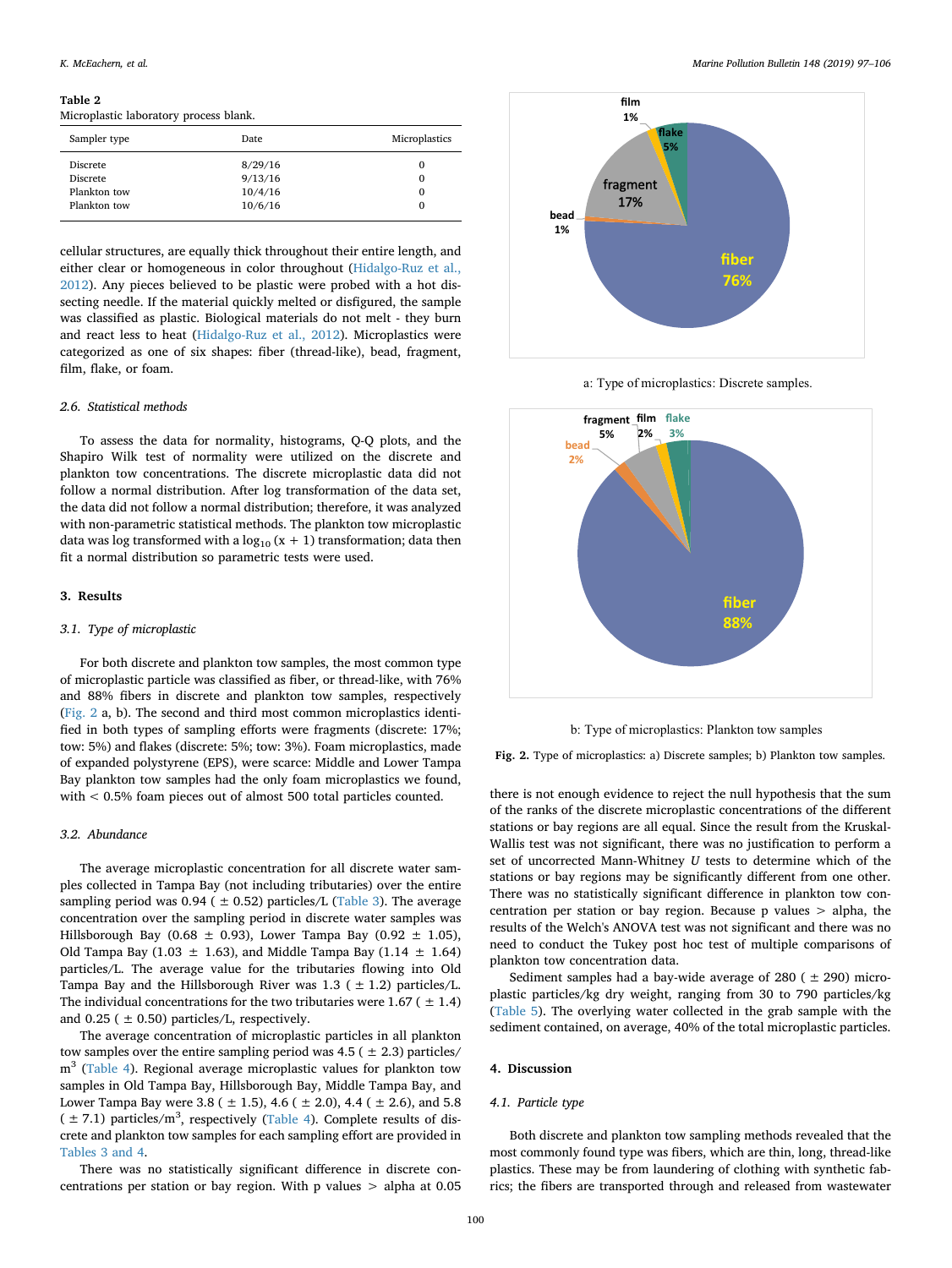<span id="page-4-0"></span>

| Table 3 |                                                              |
|---------|--------------------------------------------------------------|
|         | Microplastic concentrations: discrete samples (particles/L). |

| Region     |                         | Sta $#$ Jun-16 | $Jul-16$                | Aug-16           | $Sep-16$     | $Oct-16$         | $Nov-16$                | Apr- $17$        | $May-17$     | $Jun-17$          | $Jul-17$       |                | Avg Std dev |
|------------|-------------------------|----------------|-------------------------|------------------|--------------|------------------|-------------------------|------------------|--------------|-------------------|----------------|----------------|-------------|
| OTB        |                         | 6/8            |                         | 8/1              |              | 10/3             | 11/1                    | 4/10             |              | 6/5               | 7/5            |                |             |
|            | 65                      | $\bf{0}$       |                         | $\bf{0}$         |              | $\bf{0}$         | $\boldsymbol{2}$        | $\bf{0}$         |              | $\bf{0}$          | $\overline{2}$ | 0.57           | 0.98        |
|            | 42                      | $\mathbf{0}$   |                         | $\mathbf{0}$     |              | $\mathbf{1}$     | $\overline{4}$          | $\mathbf 0$      |              | $\mathbf 0$       | 5              | 1.43           | 2.15        |
|            | 60                      | $\bf{0}$       |                         | $\bf{0}$         |              | $\mathbf{0}$     | $\bf{0}$                | $\mathbf{1}$     |              | 5                 |                | $1 \quad 1.00$ | 1.83        |
|            | 61                      | $\bf{0}$       |                         | $\bf{0}$         |              | 0                | $\bf{0}$                | $\overline{4}$   |              | $\mathbf{1}$      | 3              | 1.14           | 1.68        |
|            | 50                      | $\overline{4}$ |                         | $\overline{2}$   |              | $\mathbf 0$      | $\mathbf{1}$            | $\mathbf 0$      |              | $\bf{0}$          |                | 0 1.00         | 1.53        |
|            | Mean                    |                |                         |                  |              |                  |                         |                  |              |                   |                | 1.03           | 1.63        |
| H B        |                         | 6/14           | 7/11                    | 8/9              | 9/12         | 10/11            | 11/7                    | 4/11             | 5/8          | 6/13              | 7/10           |                |             |
|            | 44                      | $\mathbf{0}$   | $\boldsymbol{2}$        | $\mathbf{0}$     | $\mathbf{1}$ | $\boldsymbol{2}$ |                         | $\boldsymbol{0}$ | $\bf{0}$     | $\mathbf{1}$      |                | 4 1.11         | 1.36        |
|            | 52                      | $\mathbf{0}$   | $\bf{0}$                | $\bf{0}$         | $\bf{0}$     | $\mathbf{1}$     | $\overline{\mathbf{2}}$ | $\mathbf 0$      | $\mathbf{1}$ | $\mathbf 1$       | $\mathbf{1}$   | 0.60           | 0.70        |
|            | $\overline{7}$          | $\mathbf{0}$   | $\overline{2}$          | $\mathbf{0}$     | $\mathbf{0}$ | $\mathbf 0$      | $1\,$                   | $\mathbf 0$      | $\bf{0}$     | $\mathbf 0$       | $\mathbf{1}$   | 0.40           | 0.70        |
|            | 8                       | $\bf{0}$       | $\overline{\mathbf{2}}$ | $\bf{0}$         | $\mathbf{0}$ | $\mathbf 0$      | $\bf{0}$                | $\mathbf{1}$     | $\mathbf{1}$ | $\mathbf 0$       | $\overline{2}$ | 0.60           | 0.84        |
|            | 80                      | $\overline{2}$ | $\mathbf{0}$            | $\mathbf{1}$     | $\mathbf{0}$ | 3                | $\mathbf 0$             | $\boldsymbol{0}$ | $\mathbf{0}$ | $\mathbf{1}$      |                | $0\quad 0.70$  | 1.06        |
|            | Mean                    |                |                         |                  |              |                  |                         |                  |              |                   |                | 0.68           | 0.93        |
| <b>MTB</b> |                         | 6/8, 6/14,     | 7/5, 7/11,              | $8/1$ $8/9$ ,    | 9/6, 9/12,   | 10/3 10/11       | 11/1, 11/7,             | 4/10, 4/11,      | 5/2, 5/8,    | $6/5/$ , $6/13$ , | 7/10, 7/18     |                |             |
|            |                         | 6/20           | 7/25                    | 8/15             | 9/20         | 10/24            | 11/15                   | 4/17             | 5/16         | 6/19              | 7/24           |                |             |
|            | 84                      | $\mathbf{2}$   | $\mathbf{0}$            | $\bf{0}$         | $\bf{0}$     | $\boldsymbol{0}$ | $\boldsymbol{0}$        | $\bf{0}$         | $\mathbf{1}$ | 7                 |                | $1 \quad 1.10$ | 2.18        |
|            | 28                      | $\overline{4}$ | $\mathbf{0}$            | $\mathbf{0}$     | $\mathbf{1}$ | $\boldsymbol{0}$ | $\overline{2}$          | $\mathbf{0}$     | $\bf{0}$     | $\mathbf 0$       | $\mathbf{1}$   | 0.80           | 1.32        |
|            | 19                      | $\mathbf{0}$   | $\mathbf{0}$            | $\mathbf{0}$     | $\mathbf{0}$ | $\boldsymbol{2}$ | $\overline{2}$          | $\mathbf{0}$     | $\mathbf{0}$ | $\overline{4}$    | $\mathbf{0}$   | 0.80           | 1.40        |
|            | 14                      | $\bf{0}$       | $\overline{2}$          | $\bf{0}$         | $\mathbf{1}$ | $\overline{2}$   | $\bf{0}$                | $\mathbf{1}$     | $\mathbf{0}$ | 3                 | $\mathbf{1}$   | 1.00           | 1.05        |
|            | 33                      | 6              |                         | $\overline{2}$   |              | $\mathbf{1}$     | $1\,$                   | $\boldsymbol{0}$ |              | $\bf{0}$          | 4              | 2.00           | 2.24        |
|            | Mean                    |                |                         |                  |              |                  |                         |                  |              |                   |                | 1.14           | 1.64        |
| LTB        |                         | 6/20           | 7/25                    | 8/15             | 9/20         | 10/24            | 11/15                   | 4/17             | 5/16         | 6/19              | 7/18, 7/24     |                |             |
|            | 91                      | $\bf{0}$       | $\bf{0}$                | $\mathbf 1$      | $\bf{0}$     | 5                | 3                       | $\boldsymbol{0}$ | $\bf{0}$     | $\,2$             |                | 2 1.30         | 1.70        |
|            | 22                      | $\,2$          | $\bf{0}$                | $\boldsymbol{0}$ | $\bf{0}$     | $\mathbf{1}$     | $\boldsymbol{2}$        | $1\,$            | $\bf{0}$     | $\bf{0}$          | $\mathbf{1}$   | 0.70           | 0.82        |
|            | 92                      | $\overline{2}$ | $\mathbf{2}$            | 1                | $\bf{0}$     | $\boldsymbol{0}$ | $\bf{0}$                | $\mathbf{1}$     | $\mathbf{1}$ | $\mathbf{1}$      | $\mathbf{1}$   | 0.90           | 0.74        |
|            | 94                      | $\overline{2}$ | $\mathbf{0}$            | $\mathbf{0}$     | 0.67         | $\mathbf{0}$     | $\overline{2}$          | $\mathbf{1}$     | $\mathbf{0}$ | $\mathbf 0$       |                | 2 0.77         | 0.92        |
|            | Mean                    |                |                         |                  |              |                  |                         |                  |              |                   |                | 0.92           | 1.05        |
| Average    |                         |                |                         |                  |              |                  |                         |                  |              |                   |                | 0.94           | 0.52        |
| OTB Trib   |                         | 6/13           |                         | 8/2              |              |                  |                         |                  |              |                   |                |                |             |
|            | 141                     | $\overline{4}$ |                         | $\boldsymbol{0}$ |              |                  |                         |                  |              |                   |                | 2.00           | 2.83        |
|            | 102                     | $\,2$          |                         | $\,2$            |              |                  |                         |                  |              |                   |                | 2.00           | 0.00        |
|            | 103                     | $\bf{0}$       |                         | $\overline{2}$   |              |                  |                         |                  |              |                   |                | 1.00           | 1.41        |
|            | Mean                    |                |                         |                  |              |                  |                         |                  |              |                   |                | 1.67           | 1.41        |
| HR Trib    |                         | 6/9            | 7/13                    | 8/23             | 9/14         |                  |                         |                  |              |                   |                |                |             |
|            | $\overline{\mathbf{2}}$ | $\mathbf{0}$   | $\bf{0}$                | $\bf{0}$         | $\mathbf{1}$ |                  |                         |                  |              |                   |                | 0.25           | 0.50        |
|            | Mean                    |                |                         |                  |              |                  |                         |                  |              |                   |                | 0.25           | 0.50        |

OTB: Old Tampa Bay, HB: Hillsborough Bay, MTB: Middle Tampa Bay, LTB: Lower Tampa Bay, OTB Trib: Old Tampa Bay Tributaries, HR Trib: Hillsborough River Tributary.

treatment facilities. These threads might also be derived from the breakdown of synthetic fishing lines, nets, and ropes. A slightly higher fraction of particles found in the plankton net was fibers, which could be due to the fact that the longer, thread-like particles are easily entangled in the net and are selectively collected in net samples.

Fragments and flakes are secondary microplastics, most likely derived from the breakdown of larger plastics. The paucity of foam particles (expanded polystyrene or EPS) is likely due to the high buoyancy

<span id="page-4-1"></span>**Table 4**

| Region  | Sta $#$ | Oct-16   | $Nov-16$ | Dec-16   | Apr-17  | $May-17$ | Jun-17  | Jul-17  | Avg | Std dev |
|---------|---------|----------|----------|----------|---------|----------|---------|---------|-----|---------|
| OTB     |         | 10/3/16  | 11/1/16  |          | 4/10/17 |          | 6/5/17  | 7/5/17  |     |         |
|         | 50      | 4.1      | 2.6      |          | 5.4     |          | 8.2     | 2.6     | 4.6 | 2.3     |
|         | 42      | 2.3      | 3.9      |          | 3.1     |          | 2.4     | 3.5     | 3.1 | 0.7     |
|         | Mean    |          |          |          |         |          |         |         | 3.8 | 1.5     |
| H B     |         | 10/11/16 | 11/7/16  | 12/13/16 | 4/11/17 | 5/8/17   | 6/13/17 | 7/10/17 |     |         |
|         | 55      | 10.3     | 1.8      | 5.8      | 1.9     | 5.2      | 6.5     | 2.9     | 4.9 | 3.0     |
|         | 8       | 4.9      | 4.4      | 5.2      | 4.2     | $2.2\,$  | 4.0     | 4.9     | 4.3 | 1.0     |
|         | Mean    |          |          |          |         |          |         |         | 4.6 | 2.0     |
| MTB     |         |          |          | 12/19/16 | 4/17/17 | 5/16/17  |         | 7/24/17 |     |         |
|         | 28      |          |          | 6.6      | 3.4     | 6.3      |         | 1.2     | 4.4 | 2.6     |
|         | Mean    |          |          |          |         |          |         |         | 4.4 | 2.6     |
| LTB     |         |          |          | 12/19/16 | 4/17/17 | 5/16/17  | 6/19/17 | 7/18/17 |     |         |
|         | 94      |          |          | 1.9      | 2.0     | 1.6      | 18.1    | 5.4     | 5.8 | 7.1     |
|         | Mean    |          |          |          |         |          |         |         | 5.8 | 7.1     |
| Average |         |          |          |          |         |          |         |         | 4.5 | 2.3     |

OTB: Old Tampa Bay, HB: Hillsborough Bay, MTB: Middle Tampa Bay, LTB: Lower Tampa Bay, OTB Trib: Old Tampa Bay Tributaries, HR Trib: Hillsborough River Tributary.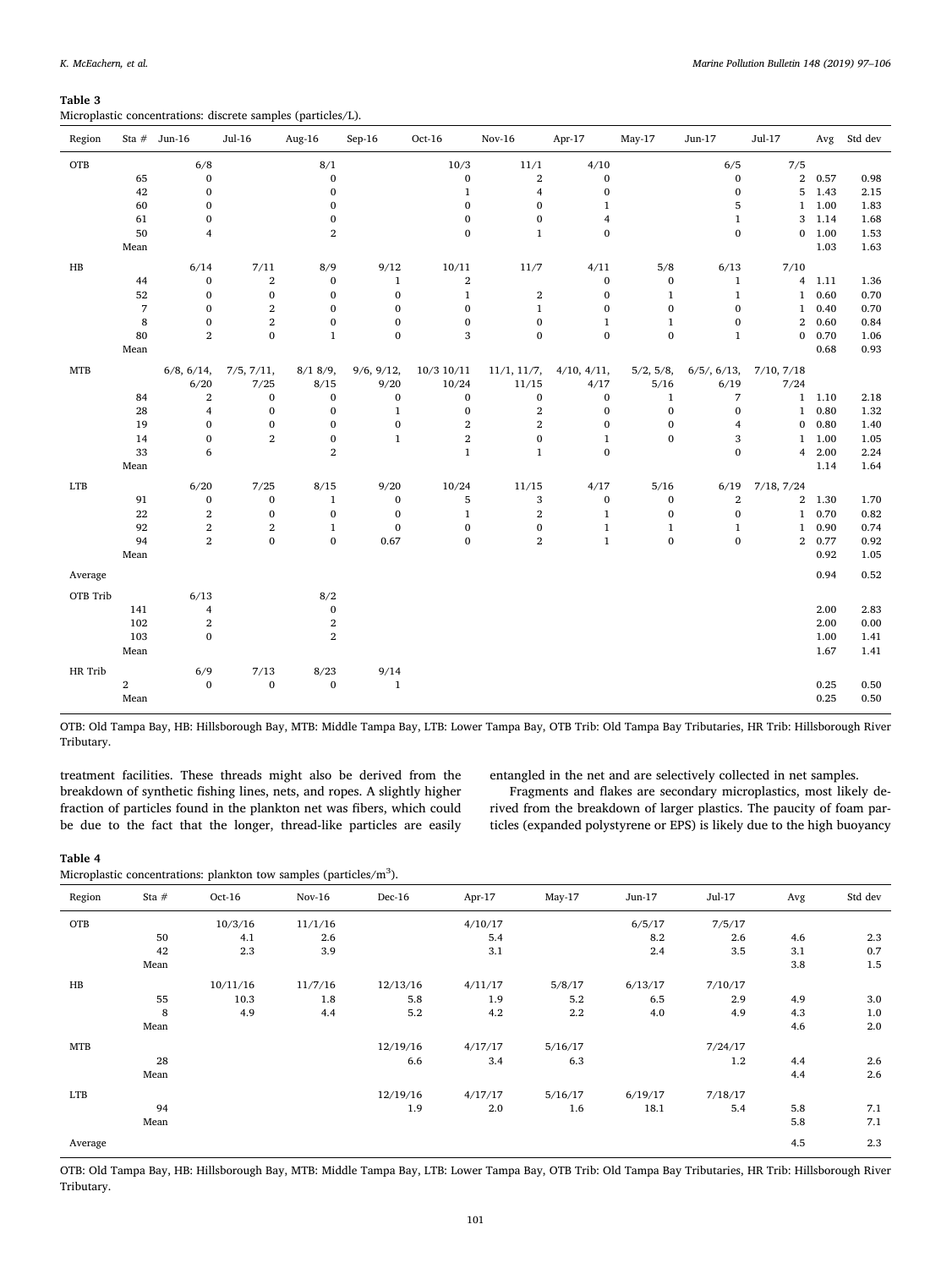## <span id="page-5-0"></span>**Table 5** Microplastic concentrations: sediment samples (particles/100 g dry weight).

| Site      | Location         | Latitude                          | Longitude              | Depth (m) | Particles/kg |
|-----------|------------------|-----------------------------------|------------------------|-----------|--------------|
| <b>1S</b> | Boca Ciega Bay   | $27^{\circ}$ 43.800 $^{\prime}$ N | $082^{\circ}$ 42,000 W | 2.6       | 380          |
| <b>2S</b> | Egmont Key       | $27^{\circ}$ 36.66 $^{\prime}$ N  | 082° 46.920'W          | 3.6       | 200          |
| 3S        | Lower Tampa Bay  | 27° 37.674'N                      | 082° 38.490'W          | 8.4       | 110          |
| 4S        | Mid Tampa Bay    | 27° 42.504'N                      | 082° 36.552′W          | 5.3       | 40           |
| <b>5S</b> | Mid Tampa Bay    | 27° 48.708'N                      | 082° 31.3927W          | 4.0       | 30           |
| 6S        | Old Tampa Bay    | 27° 57.168'N                      | 082° 38.496′W          | 3.4       | 180          |
| <b>7S</b> | Hillsborough Bay | 27° 51.144'N                      | 082° 24.558′W          | 8.9       | 60           |
| <b>8S</b> | Ybor Channel     | 27° 56.457' N                     | 082° 26.698'W          | 10.5      | 790          |
| <b>9S</b> | Alafia R. mouth  | 27° 51.334′ N                     | 082° 23.536′W          | 11.0      | 720          |
|           | Average          |                                   |                        |           | 280          |
|           |                  |                                   |                        |           |              |

<span id="page-5-1"></span>

a: Average regional microplastic concentrations: Discrete samples (particles/L)



b: Average regional microplastic concentrations: Plankton tow samples (particles/m<sup>3</sup>)

**Fig. 3.** Average microplastic concentrations: a) Discrete samples; b) Plankton tow samples.

of the material, the density of which is much lower than water, ranging from 0.1 to 0.3  $\rm g/cm^3$ . EPS particles would be expected to float at the water surface, while we sampled 1 m and 1–2 m below the surface for discrete and plankton tow samples, respectively.

#### *4.2. Sampling methodology*

Microplastic concentrations collected by discrete sampling were, on average, 230 times higher than those collected by plankton tow. Only 1 L was collected in discrete sampling whereas tens of thousands of liters were sampled with the tow. The discrete sampling collected a lower absolute particle count for each sample, but substantially more microplastics per volume of water were found compared to plankton tows. What factors lead to the large difference in microplastic concentrations for the different sampling approaches? Process controls in the laboratory indicate that contamination is not a significant or substantial contributor [\(Table 2\)](#page-3-0). The plankton tow method resulted in a lower value since plastic particles smaller than the mesh size of 330 μm will pass through the net. Fibers are typically thinner than this mesh size

and would likely pass through the net while the discrete water sampler collects all particles irrespective of size or shape. It is well known that a large fraction of phytoplankton is small enough to pass through plankton nets; the same is true of microplastic particles.

Grab sampling collects all the microplastic particles, while the plankton net does not. [Song et al. \(2014\)](#page-8-30) found four times more microplastic particles in bulk samples than in tows using 330 μm nets. [Barrows et al. \(2017\)](#page-8-31) found that grab samples collected three orders of magnitude more particles per volume of water than 335 μm neuston tows. Both results are consistent with ours and confirm that samples taken with a plankton or neuston net result in an underestimation of microplastic concentrations. Our inability to identify and recognize microplastic particles smaller than 50 or 100 μm also results in underestimation of the abundance.

It is possible that the difference between the two sampling methods is due to missed identification of microplastic particles in the net samples. There is a considerable amount of other material in the net including sea grass, algae, and larger plankton which may obscure identification of smaller microplastics. Another consideration is the lower efficiency of collection if the net clogs with plankton, which reduces the total volume of water that passes through the net. It is well known that the volume of water passing through the net is hard to measure exactly, and it is difficult to get an accurate flow meter reading. Reduced efficiency of the net, when water that flows around the net rather than through the net, is not considered; our estimate of the water passing through the plankton net could be different from the actual value.

While we did not detect any contamination in our process blank samples, contamination in the discrete samples would alter the final value more than plankton tow samples, since relatively few particles (0–7) were counted in the discrete samples compared to plankton tow samples.

#### *4.3. Spatial differences*

It is tempting to interpret differences in microplastic concentrations between the different geographic locations or the different regions in Tampa Bay. However, the large standard deviations for both average discrete and plankton tow sample concentrations [\(Fig. 3](#page-5-1)a,b) indicate that variability between stations is relatively high and suggests the different values are not significantly different from one another. A nonparametric Kruskal-Wallis H test showed no statistically significant difference in discrete microplastic concentrations between the stations  $(\chi^2 = 12.19, p = 0.96)$  or between bay regions  $(\chi^2 = 4.74, p = 0.58)$ . With  $p$  values  $>$  alpha at 0.05, there is not enough evidence to reject the null hypothesis that the sum of the ranks of the microplastic concentrations of the different stations or bay regions are all equal. The parametric Welch's ANOVA test, which allows for variances to be unequal, was used to test for differences in plankton tow concentrations among stations and bay regions. The results for the stations indicated an F ratio of 1.48 and a p value of 0.27, while the results for the bay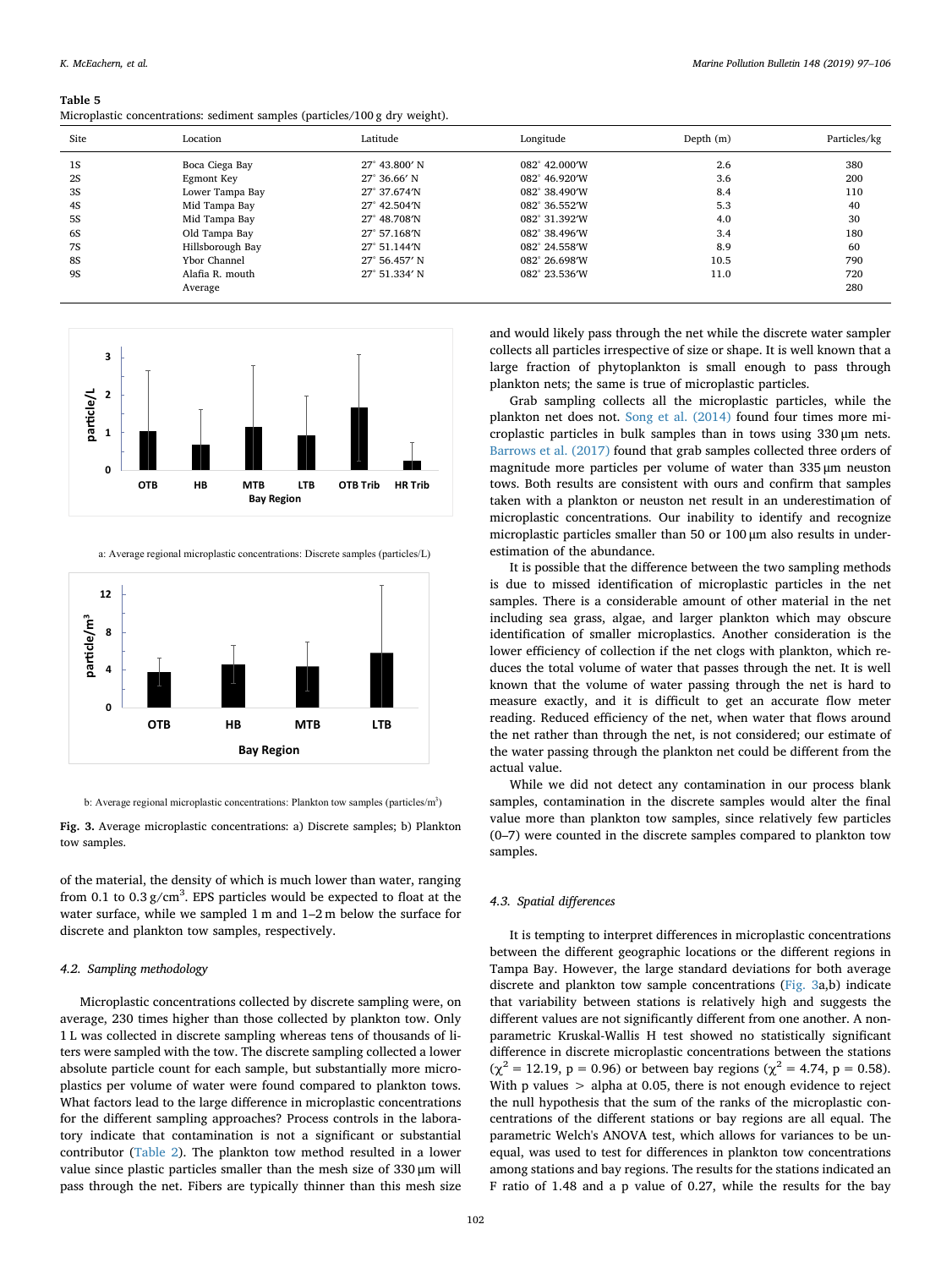regions gave an F ratio of 0.34 and a p value of 0.80. With p values > alpha at 0.05, there is not enough evidence to reject the null hypothesis that the means of the microplastic concentrations of the different stations or bay regions are equal.

#### *4.4. Temporal differences: discrete samples*

Previous research reveals that rainfall increased microplastic abundance in a Brazilian estuary ([Lima et al., 2014\)](#page-8-32). Microplastics in the Chesapeake Bay were also influenced by major rain events as well as proximity to population density and urban/suburban development ([Yonkos et al., 2014](#page-8-33)). Does rainfall also influence microplastic concentrations in Tampa Bay?

Precipitation in Tampa Bay is highly seasonal, with 60 to 75% of the annual precipitation occurring during the four-month period from June to September [\(Duever et al., 1994;](#page-8-34) [Florida Climate Center, 2015\)](#page-8-35). Intense convective rains, erratic tropical storms and hurricanes, which occur primarily in summer and early fall, contribute substantially to precipitation. Our hypothesis is that heavy rainfall leads to increased microplastic content in Tampa Bay, likely due to increased discharge from rivers and storm water runoff. To test this hypothesis, we identified sampling efforts where more than double the average number of microplastics on a given sampling date were found. We wanted to know if unusually heavy rainfall preceded these sampling efforts. Daily precipitation data ([NOAA National Centers for Environmental Information,](#page-8-36) [2019\)](#page-8-36) from three weather stations around Tampa Bay (Tampa International Airport, St. Petersburg Albert Whitted Airport, and Bradenton Airport) were used to obtain a geographic average for the bay and were binned into 7-day averages. For reference, the median value of rainfall for Tampa Bay is 0.4 in./week.

Six discrete water samples fit the criterion of having twice the average number of microplastics. In Old Tampa Bay (OTB), the highest observed value in discrete sampling was 2.2 particles/L on 7/5/17, more than double the average of 1.0 particles/L. This high value for microplastic particles followed a period of intense precipitation, an average of 2.2 in./week for the 5 weeks preceding the sampling date. In Hillsborough Bay (HB), the highest discrete value recorded (1.6 particles/L) was more than double the average (0.7 particles/L) and also occurred in early July (7/10/17) following more than a month of heavy rain (average  $> 2.2$  in./week). The other high value of 1.2 particles/L on 10/11/16 was recorded following a week of high rainfall during which 2.4 in. of rain fell on Tampa Bay.

In Middle Tampa Bay (MTB), there was a high average value of 2.4  $(± 2.6)$  particles/L for the month of June 2016 on three sampling dates. The highest value (6 particles/L) was recorded at station 33 on 6/ 8/16, following a week of intense rain (6.8 in.). The second highest value (4 particles/L) was recorded on 6/20/16, following 2.4 in. of rain the preceding week. High microplastic values were recorded on 6/19/ 17 at stations 84 and 19 with 7 and 4 particles/L, respectively. It rained 3.3 in. the week prior to collection. Relatively high values (3 particles/ L) were also recorded at station 14 on 6/13/17 which were collected during a week of heavy rain (3.3 in.) with another week of heavy rain (3.7 in.) preceding the collection. Relatively high counts (4 particles/L) were found in the OTB tributary at station 141 on 6/13/16, following an exceptionally heavy week of rain (6.3 in.).

In Lower Tampa Bay, samples with higher microplastic counts did not appear to be related to heavy rainfall prior to sampling. Relatively high values were observed in October and November 2016, 1.5 and 1.8 particles/L, respectively, when dry conditions prevailed, with 0.1 in. or less each week from 10/13/16 to 12/1/16. This is consistent with the fact that Lower Tampa Bay is influenced mostly by Gulf of Mexico waters, and is less influenced by rain-driven runoff.

In summary, the discrete water samples with more than double the number of microplastic particles were sampled following periods of heavy rain. The only exception was Lower Tampa Bay, which is influenced more by Gulf of Mexico waters than by river discharge or

stormwater runoff.

#### *4.5. Temporal differences: plankton tow samples*

To determine if high microplastic values found in plankton tow samples were also associated with periods of high rainfall, we identified those samples with microplastic concentrations substantially higher than the average for that site - at least 75% higher than the average plankton tow sample. Three samples fit this criterion: HB on 10/11/16, OTB on 6/5/17, and LTB on 6/19/17. The same precipitation data used with the discrete samples were used to obtain a geographic average for the bay. We found that each of the three samples with high microplastic concentrations were associated with a period of relatively heavy and protracted rainfall preceding the sampling event by 5–14 days.

The first unusually high value on 10/11/16 in HB (station 55) had over twice the average microplastic concentration for this station and followed two weeks of high precipitation; 2.5 in. of rain fell the week before sampling. The other high concentrations both occurred in June 2017. The first rainy period followed a prolonged period of abnormally low rainfall since October 2016, considered one of the worst droughts in recent history. The second unusually high microplastic value sampled via plankton net was almost twice the average value for station 50 in OTB. Over two inches of rain fell the week prior to the date of collection, 6/5/17. The other high microplastic sample was collected at station 94 in LTB on 6/19/17, following two weeks of heavy rainfall (3.3 and 3.7 in./week, respectively). As with the discrete water samples, plankton tow samples with substantially greater microplastic concentrations were sampled following periods of heavy rain. Intense rainfall events influence the abundance of microplastic particles using both sampling methods.

#### *4.6. Wastewater treatment plant discharge*

While wastewater treatment plants (WWTPs) remove the vast majority (> 99%) of microplastics during treatment [\(Magnusson and](#page-8-37) [Norén, 2014](#page-8-37)), nonetheless, they are known sources of microplastics in the freshwater and marine environment given their incomplete removal during wastewater treatment (e.g. [Estahbanati and Fahrenfeld, 2016](#page-8-38)). Our objective was to determine if WWTPs are a significant source of microplastics to Tampa Bay.

We identified WWTPs that discharge  $> 1$  million gallons per day (mgd) into Tampa Bay, and classified them into the four different regions of the bay ([McEachern, 2018](#page-8-27)). Using Spearman's Rank correlation test, we found no significant correlation between microplastic concentration in either discrete or plankton tow samples and regions with different wastewater treatment effluent [\(McEachern, 2018\)](#page-8-27). This suggests that the impact of wastewater effluent on microplastic concentrations is not regionally specific in Tampa Bay. More detailed investigation into the point (discharge effluent) and non-point (reclaimed water) sources of microplastics from wastewater treatment plants, as well as a better understanding of the exact discharge location and surface circulation, may be necessary to determine a relationship between WWTPs effluent and microplastics in Tampa Bay. While some studies reveal a clear relationship between WWTPs and an increase in downstream microplastic concentration in rivers (e.g. [Estahbanati and](#page-8-38) [Fahrenfeld, 2016\)](#page-8-38), point-source pollution from WWTPs is more difficult to identify due to more complex physical circulation in Tampa Bay and possible higher removal rates at these WWTPs.

#### *4.7. Comparison with other studies*

The average plankton tow concentration of 4.5 particles/ $m<sup>3</sup>$  in Tampa Bay is similar to the range in microplastic concentrations measured by similar methods in other estuarine studies, including the Goiana Estuary in NE Brazil (3.1 particles/ $m<sup>3</sup>$ , [Lima et al., 2014\)](#page-8-32) and the Great Lake Tributaries (median value of 1.9 particles/m<sup>3</sup>, [Baldwin](#page-8-39)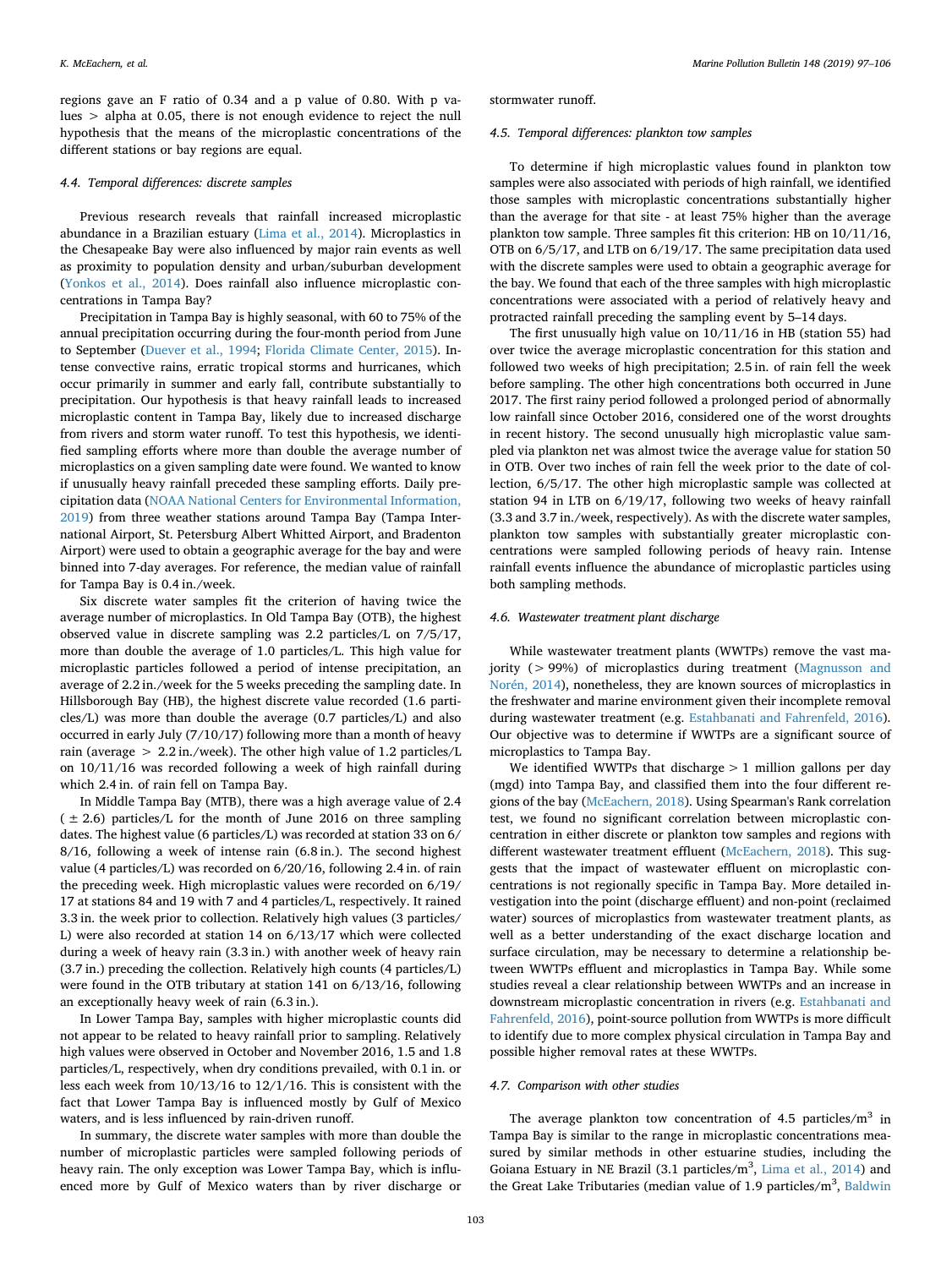[et al., 2016](#page-8-39)). The average discrete concentration in this study, 0.94 particles/L (940 particles/m<sup>3</sup>), is orders of magnitude higher than surface water samples collected by plankton net. This discrepancy is due to collecting more microplastic particles via discrete sampling than plankton nets. Our microplastic data reveals significantly higher concentrations in Tampa Bay compared to open ocean values, e.g. 0.28 particles/L ([Desforges et al., 2014\)](#page-8-40), 1.1 particles/m<sup>3</sup> ([Kanhai et al.,](#page-8-41) [2017\)](#page-8-41), and  $0.13$ /particles/m<sup>3</sup> [\(Mu et al., 2019](#page-8-42)). Tampa Bay microplastic concentrations were substantially lower than sea surface concentrations in Charleston Harbor and Winyah Bay, South Carolina with average values of 6.6 ( $\pm$  1.3) particles/L and 30.8 ( $\pm$  12.1) particles/ L, respectively ([Gray et al., 2018\)](#page-8-10). These higher values reflect sampling the sea surface microlayer, where microplastics concentrations are higher than in the water column below due to the relatively low density, and high buoyancy of many plastics. The choice of sampling method clearly has a large influence on the concentration.

## *4.8. Sediments*

While many plastics are buoyant in seawater due to their lower density, biofouling can contribute towards the settling and subsequent burial of previously buoyant plastic [\(Andrady, 2011;](#page-8-43) [Zettler et al.,](#page-9-2) [2013\)](#page-9-2). Thus, sediments are likely a sink for microplastics. A wide range of microplastic concentrations were found in sediment samples, with the lowest value of 30–40 particles/kg at sites 4S and 5S in Middle Tampa Bay. Estuarine water in this region has a short residence time compared to other parts of the bay ([Meyers and Luther, 2008](#page-8-23); [Meyers](#page-8-44) [et al., 2007](#page-8-44)), and is quickly flushed, which is consistent with the lowest microplastic values. These sites are also relatively distant from landbased sources of microplastics. Other relatively low microplastic values were found in Lower Tampa Bay (3S) and at the entrance of Tampa Bay near Egmont Key (2S), resulting in 110 and 200 particles/kg, respectively, that also have short residence times ([Meyers and Luther, 2008](#page-8-23)). The highest value (790 particles/kg) is in a highly industrialized area in Ybor Channel (8S) near a shipyard and asphalt terminal. This location is expected to have a low residence time with little flushing. The other high value (720 particles/kg) is at the mouth of the Alafia River (site 9S), close to a processing plant for the Mosaic phosphate company. It is not possible to distinguish whether the high concentration of microplastics at this site is due to discharge from the Alafia River, the processing plant, or both.

Moderate numbers of microplastic particles (180 particles/kg) are found in Old Tampa Bay (6S), which has the longest residence time (~150 days) in Tampa Bay ([Meyers and Luther, 2008;](#page-8-23) [Meyers et al.,](#page-8-44) [2007\)](#page-8-44). Given the sluggish circulation, Boca Ciega Bay (1S) would also be expected to have a relatively long residence time and sediments there have moderate concentrations of microplastics (380 particles/kg). Spatial differences of microplastics in Tampa Bay sediments appear to be related to proximity (river, industry) and residence time in the bay. Since sediments accumulate slowly over time, they integrate relatively short-term temporal changes (less than a year) and provide good indications of large sources.

How do our observed values in Tampa Bay compare with other microplastic measurements in sediments? Comparisons are problematic since a wide range of sampling techniques is used and because values are reported using different units. Estuarine sediments near Plymouth, UK had 35 microplastic particles/kg [\(Thompson et al., 2004\)](#page-8-45), similar to our lowest values in the middle of Tampa Bay. We converted their values with units of particles/mL to particles/kg using an average sediment density of  $1.6 \text{ g/cm}^3$  and an average wet/dry sediment ratio of 1.25. The average value in sediments of three Belgian coastal harbors was 167 particles/kg ([Claessens et al., 2011](#page-8-46)), about half of our average value of 280 particles/kg. The highest value in these Belgian harbors was 391 particles/kg, about half of our highest measured value in Tampa Bay. Using these two studies as comparisons, the abundance of microplastic particles in Tampa Bay is high relative to other estuarine

and coastal sediments. Concentration of microplastics in deep sea sediments is substantially less than Tampa Bay based on one study ([Van](#page-8-9) [Cauwenberghe et al., 2013](#page-8-9)). However, only when consistent methodologies are developed and established will such comparisons between studies be conclusive and accurate.

## **5. Conclusion**

This study demonstrates that microplastic particles are widely dispersed and abundant in surface water and sediments in Tampa Bay, FL. The average concentration of microplastics in discrete water samples was 0.94 ( $\pm$  0.52) particles/L; plankton net samples vielded an average of 4.5 ( $\pm$  2.3) particles/m<sup>3</sup>. Assuming an average value of 1 particle/L, consistent with our discrete water sample, an average bay depth of 4 m and area of 1000 km<sup>2</sup> [\(Kunneke, 1984\)](#page-8-47), Tampa Bay contains approximately 4 billion microplastic particles. Tampa Bay sediments contain, on average, 290 microplastic particles/kg or 130 particles per pound of dry sediment. Highest concentrations were found close to industry and at the mouth of a major river while lower sediment values were consistent with shorter residence times. Our sediment values are substantially higher than other coastal and estuarine environments that have been sampled. Given the abundance and ubiquity of these microplastics, local and regional management initiatives need to be developed and implemented to manage them, despite the clear difficulty of this undertaking.

Differences of two orders of magnitude between measured values in discrete water samples and plankton tow samples indicate that sampling with plankton net results in substantial loss of microplastics. Given the abundance of microplastics in virtually every environment, and the low total particle counts in samples, it is critically important to prevent contamination in the field and in the laboratory.

While identification techniques used in this study provided reliable data, our laboratory protocols have shifted to staining samples with Nile Red, a lipophilic fluorescent dye, combined with image analysis to identify microplastics [\(Erni-Cassola et al., 2017;](#page-8-48) [Maes et al., 2017\)](#page-8-49). Our collection methods have evolved; we now collect larger discrete water samples (10−20 L) to increase sample counts and to reduce potential impacts of contamination. We are also shifting to micro-Raman and Raman spectroscopy/microscopy on select particles, which can identify the structural properties of micro-scale particles [\(Anger et al., 2018\)](#page-8-50).

Our research reveals that unusually high microplastic concentrations in both net and discrete samples were preceded by intense and/or prolonged rainfall in Tampa Bay. These events result in significant surface runoff, and are likely to increase transport of microplastic particles into Tampa Bay and the Gulf of Mexico. Establishing a baseline of microplastic contamination in Tampa Bay is important in order to measure changes as the occurrence of these extreme rainfall events increases as predicted by climate models [\(Easterling et al., 2017](#page-8-51); [Janssen et al., 2016](#page-8-52)).

This study affirms that microplastic contamination is ubiquitous including Tampa Bay. Although it is tempting to clean up the mess, it is impractical, if not impossible, to remove the numerous and tiny microplastic particles from the water column or separate microplastic contamination from sediments. Only by removing the sources of plastics and microplastic particles can we successfully decrease the potential risks of plastics in the marine environment.

## **CRediT authorship contribution statement**

**Henry Alegria:** Writing - review & editing. **Cypress Hansen:** Writing - review & editing. **Samantha Morrison:** Writing - review & editing. **David Hastings:** Funding acquisition, Writing - original draft, Writing - review & editing, Supervision, Project administration.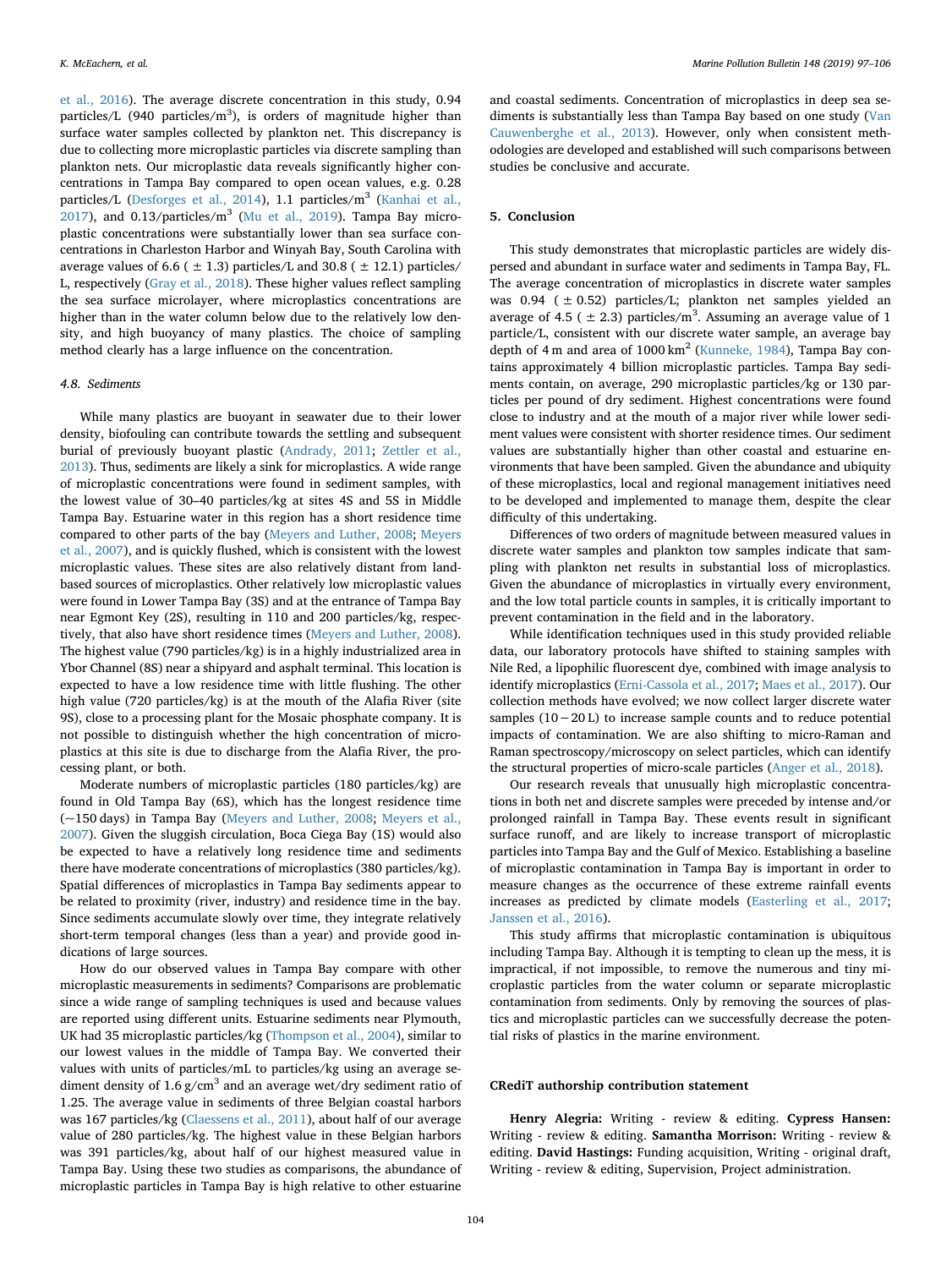#### **Declaration of Competing Interest**

None.

#### **Acknowledgements**

This study was funded in part with funding from the Tampa Bay Estuary Program through the Restore America's Estuaries Fund. The statements, findings, conclusions, and recommendations are those of the authors and do not necessarily reflect the views of Tampa Bay Estuary Program or Restore America's Estuaries. We gratefully acknowledge Tom Ash, Dr. David Karlen, Barbara Goetting, Ethan Mathiak, and Michael Schuman from Hillsborough County Environmental Protection Commission for the use of their boat, staff, insight and time to carry out the field work. We also acknowledge Dr. Michael Martinez-Colon and Dr. Amy Siuda for assistance with statistical analyses as well as Tessa Bolon for help processing samples.

#### **References**

- <span id="page-8-43"></span>[Andrady, A.L., 2011. Microplastics in the marine environment. Mar. Pollut. Bull. 62,](http://refhub.elsevier.com/S0025-326X(19)30608-3/rf0005) [1596–1605](http://refhub.elsevier.com/S0025-326X(19)30608-3/rf0005).
- <span id="page-8-50"></span>[Anger, P.M., von der Esch, E., Baumann, T., Elsner, M., Niessner, R., Ivleva, N.P., 2018.](http://refhub.elsevier.com/S0025-326X(19)30608-3/rf0010) [Raman microspectroscopy as a tool for microplastic particle analysis. TrAC Trends](http://refhub.elsevier.com/S0025-326X(19)30608-3/rf0010) [Anal. Chem. 109, 214–226](http://refhub.elsevier.com/S0025-326X(19)30608-3/rf0010).
- <span id="page-8-11"></span>[Auta, H.S., Emenike, C.U., Fauziah, S.H., 2017. Distribution and importance of micro](http://refhub.elsevier.com/S0025-326X(19)30608-3/rf0015)[plastics in the marine environment: a review of the sources, fate, effects, and po](http://refhub.elsevier.com/S0025-326X(19)30608-3/rf0015)[tential solutions. Environ. Int. 102, 165–176](http://refhub.elsevier.com/S0025-326X(19)30608-3/rf0015).
- <span id="page-8-39"></span>[Baldwin, A.K., Corsi, S.R., Mason, S.A., 2016. Plastic debris in 29 Great Lakes tributaries:](http://refhub.elsevier.com/S0025-326X(19)30608-3/rf0020) [relations to watershed attributes and hydrology. Environmental Science &](http://refhub.elsevier.com/S0025-326X(19)30608-3/rf0020) [Technology 50, 10377–10385.](http://refhub.elsevier.com/S0025-326X(19)30608-3/rf0020)
- <span id="page-8-31"></span>[Barrows, A.P.W., Neumann, C.A., Berger, M.L., Shaw, S.D., 2017. Grab vs. neuston tow](http://refhub.elsevier.com/S0025-326X(19)30608-3/rf0025) [net: a microplastic sampling performance comparison and possible advances in the](http://refhub.elsevier.com/S0025-326X(19)30608-3/rf0025) [field. Anal. Methods 9, 1446–1453.](http://refhub.elsevier.com/S0025-326X(19)30608-3/rf0025)
- <span id="page-8-12"></span>[Barrows, A.P.W., Cathey, S.E., Petersen, C.W., 2018. Marine environment microfiber](http://refhub.elsevier.com/S0025-326X(19)30608-3/rf0030) [contamination: global patterns and the diversity of microparticle origins. Environ.](http://refhub.elsevier.com/S0025-326X(19)30608-3/rf0030) [Pollut. 237, 275–284.](http://refhub.elsevier.com/S0025-326X(19)30608-3/rf0030)
- <span id="page-8-13"></span>[Browne, M.A., Crump, P., Niven, S.J., Teuten, E., Tonkin, A., Galloway, T., Thompson, R.,](http://refhub.elsevier.com/S0025-326X(19)30608-3/rf0035) [2011. Accumulation of microplastic on shorelines worldwide: sources and sinks.](http://refhub.elsevier.com/S0025-326X(19)30608-3/rf0035) [Environmental Science & Technology 45, 9175–9179](http://refhub.elsevier.com/S0025-326X(19)30608-3/rf0035).
- <span id="page-8-7"></span>[Chiba, S., Saito, H., Fletcher, R., Yogi, T., Kayo, M., Miyagi, S., Ogido, M., Fujikura, K.,](http://refhub.elsevier.com/S0025-326X(19)30608-3/rf0040) [2018. Human footprint in the abyss: 30 year records of deep-sea plastic debris. Mar.](http://refhub.elsevier.com/S0025-326X(19)30608-3/rf0040) [Policy 96, 204–212.](http://refhub.elsevier.com/S0025-326X(19)30608-3/rf0040)
- <span id="page-8-46"></span>[Claessens, M., De Meester, S., Van Landuyt, L., De Clerck, K., Janssen, C.R., 2011.](http://refhub.elsevier.com/S0025-326X(19)30608-3/rf0045) [Occurrence and distribution of microplastics in marine sediments along the Belgian](http://refhub.elsevier.com/S0025-326X(19)30608-3/rf0045) [coast. Mar Poll Bull 62, 2199](http://refhub.elsevier.com/S0025-326X(19)30608-3/rf0045).
- <span id="page-8-28"></span>Claessens, M., Van Cauwenberghe, L., Vandegehuchte, M.B., Janssen, C.R., 2013. New techniques for the detection of microplastics in sediments and field collected organisms., 70(1–2), 227–233. Mar. Pollut. Bull. 70, 227–233.
- <span id="page-8-16"></span>[Cole, M., Lindeque, P., Halsband, C., Galloway, T.S., 2011. Microplastics as contaminants](http://refhub.elsevier.com/S0025-326X(19)30608-3/rf0050) [in the marine environment: a review. Mar. Pollut. Bull. 62, 2588–2597.](http://refhub.elsevier.com/S0025-326X(19)30608-3/rf0050)
- <span id="page-8-26"></span>[Cole, M., Webb, H., Lindeque, P.K., Fileman, E.S., Halsband, C., Galloway, T.S., 2014.](http://refhub.elsevier.com/S0025-326X(19)30608-3/rf0055) [Isolation of microplastics in biota-rich seawater samples and marine organisms. Sci.](http://refhub.elsevier.com/S0025-326X(19)30608-3/rf0055) [Rep. 4, 8](http://refhub.elsevier.com/S0025-326X(19)30608-3/rf0055).
- <span id="page-8-19"></span>Cole, M., Lindeque, P., Fileman, E., Halsband, C., Galloway, T.S., 2015. The impact of polystyrene microplastics on feeding, function and fecundity in the marine copepod Calanus helgolandicus, pp. 1130–1137.
- <span id="page-8-5"></span>Cózar, A., Echevarría, F., González-Gordillo, J.I., Irigoien, X., Úbeda, B., Hernández-León, S., Palma, Á.T., Navarro, S., García-de-Lomas, J., Ruiz, A., Fernández-de-Puelles, M. L., Duarte, C.M., 2014. Plastic debris in the open ocean. Proceedings of the National Academy of Sciences - 111, - 10244.
- <span id="page-8-40"></span>[Desforges, J.-P.W., Galbraith, M., Dangerfield, N., Ross, P.S., 2014. Widespread dis](http://refhub.elsevier.com/S0025-326X(19)30608-3/rf0060)[tribution of microplastics in subsurface seawater in the NE Pacific Ocean. Mar. Pollut.](http://refhub.elsevier.com/S0025-326X(19)30608-3/rf0060) [Bull. 79 \(1\), 94–99.](http://refhub.elsevier.com/S0025-326X(19)30608-3/rf0060)
- <span id="page-8-14"></span>[Dris, R., Gasperi, J., Mirande, C., Mandin, C., Guerrouache, M., Langlois, V., Tassin, B.,](http://refhub.elsevier.com/S0025-326X(19)30608-3/rf0065) [2017. A first overview of textile fibers, including microplastics, in indoor and outdoor](http://refhub.elsevier.com/S0025-326X(19)30608-3/rf0065) [environments. Environ. Pollut. 221, 453–458](http://refhub.elsevier.com/S0025-326X(19)30608-3/rf0065).
- <span id="page-8-34"></span>[Duever, M., Meeder, J., Meeder, L., McCollom, J., 1994. The climate of south Florida and](http://refhub.elsevier.com/S0025-326X(19)30608-3/rf0070) [its role in shaping the Everglades ecosystem. In: Davis, S.M., Ogden, J.C. \(Eds.\),](http://refhub.elsevier.com/S0025-326X(19)30608-3/rf0070) [Everglades: The Ecosystem and its Restoration. St Lucie Press, Boca Raton, FL, pp.](http://refhub.elsevier.com/S0025-326X(19)30608-3/rf0070) [225–248](http://refhub.elsevier.com/S0025-326X(19)30608-3/rf0070).
- <span id="page-8-51"></span>[Easterling, D.R., Kunkel, K.E., Arnold, J.R., Knutson, T., LeGrande, A.N., Leung, L.R.,](http://refhub.elsevier.com/S0025-326X(19)30608-3/rf0075) [Vose, R.S., Waliser, D.E., Wehner, M.F., 2017. Precipitation change in the United](http://refhub.elsevier.com/S0025-326X(19)30608-3/rf0075) [States. In: Wuebbles, D.J., Fahey, D.W., Hibbard, K.A., Dokken, D.J., Stewart, B.C.,](http://refhub.elsevier.com/S0025-326X(19)30608-3/rf0075) [Maycock, T.K. \(Eds.\), Climate Science Special Report: Fourth National Climate](http://refhub.elsevier.com/S0025-326X(19)30608-3/rf0075) [Assessment. vol. Volume I. U.S. Global Change Research Program, Washington, DC,](http://refhub.elsevier.com/S0025-326X(19)30608-3/rf0075) [USA, pp. 207–230](http://refhub.elsevier.com/S0025-326X(19)30608-3/rf0075).
- <span id="page-8-48"></span>[Erni-Cassola, G., Gibson, M.I., Thompson, R.C., Christie-Oleza, J.A., 2017. Lost, but found](http://refhub.elsevier.com/S0025-326X(19)30608-3/rf0085) [with Nile Red: a novel method for detecting and quantifying small microplastics \(1](http://refhub.elsevier.com/S0025-326X(19)30608-3/rf0085) [mm to 20 μm\) in environmental samples. Environmental Science & Technology 51,](http://refhub.elsevier.com/S0025-326X(19)30608-3/rf0085)

#### *K. McEachern, et al. Marine Pollution Bulletin 148 (2019) 97–106*

#### [13641–13648.](http://refhub.elsevier.com/S0025-326X(19)30608-3/rf0085)

<span id="page-8-38"></span>[Estahbanati, S., Fahrenfeld, N.L., 2016. Influence of wastewater treatment plant dis](http://refhub.elsevier.com/S0025-326X(19)30608-3/rf0090)[charges on microplastic concentrations in surface water. Chemosphere 162, 277–284.](http://refhub.elsevier.com/S0025-326X(19)30608-3/rf0090)

- <span id="page-8-35"></span>[Florida Climate Center, 2015. Long-Term Precipitation Data, Tampa. Center for Ocean-](http://refhub.elsevier.com/S0025-326X(19)30608-3/rf0095)[Atmospheric Prediction Studies \(COAPS\). Office of the State Climatologist.](http://refhub.elsevier.com/S0025-326X(19)30608-3/rf0095)
- <span id="page-8-4"></span>[GESAMP, 2015. In: Kershaw, P. \(Ed.\), Sources, Fate and Effects of Microplastics in the](http://refhub.elsevier.com/S0025-326X(19)30608-3/rf0100) [Marine Environment: A Global Assessment, pp. 98 London](http://refhub.elsevier.com/S0025-326X(19)30608-3/rf0100).
- <span id="page-8-2"></span>[Geyer, R., Jambeck, J.R., Law, K.L., 2017. Production, use, and fate of all plastics ever](http://refhub.elsevier.com/S0025-326X(19)30608-3/rf0105) [made. Sci. Adv. 3, e1700782.](http://refhub.elsevier.com/S0025-326X(19)30608-3/rf0105)
- <span id="page-8-10"></span>[Gray, A.D., Wertz, H., Leads, R.R., Weinstein, J.E., 2018. Microplastic in two South](http://refhub.elsevier.com/S0025-326X(19)30608-3/rf0110) [Carolina estuaries: occurrence, distribution, and composition. Mar. Pollut. Bull. 128,](http://refhub.elsevier.com/S0025-326X(19)30608-3/rf0110) [223–233](http://refhub.elsevier.com/S0025-326X(19)30608-3/rf0110).
- <span id="page-8-29"></span>[Hidalgo-Ruz, V., Gutow, L., Thompson, R.C., Thiel, M., 2012. Microplastics in the marine](http://refhub.elsevier.com/S0025-326X(19)30608-3/rf0115) [environment: a review of the methods used for identification and quantification.](http://refhub.elsevier.com/S0025-326X(19)30608-3/rf0115) [Environmental Science & Technology 46, 3060–3075.](http://refhub.elsevier.com/S0025-326X(19)30608-3/rf0115)
- <span id="page-8-3"></span>[Jambeck, J.R., Geyer, R., Wilcox, C., Siegler, T.R., Perryman, M., Andrady, A., Narayan,](http://refhub.elsevier.com/S0025-326X(19)30608-3/rf0120) [R., Law, K.L., 2015. Plastic waste inputs from land into the ocean. Science 347, 768.](http://refhub.elsevier.com/S0025-326X(19)30608-3/rf0120)
- <span id="page-8-18"></span>[Jamieson, A.J., Brooks, L.S.R., Reid, W.D.K., Piertney, S.B., Narayanaswamy, B.E., Linley,](http://refhub.elsevier.com/S0025-326X(19)30608-3/rf0125) [T.D., 2019. Microplastics and synthetic particles ingested by deep-sea amphipods in](http://refhub.elsevier.com/S0025-326X(19)30608-3/rf0125) [six of the deepest marine ecosystems on Earth. R. Soc. Open Sci. 6, 180667](http://refhub.elsevier.com/S0025-326X(19)30608-3/rf0125).
- <span id="page-8-52"></span>[Janssen, E., Sriver, R.L., Wuebbles, D.J., Kunkel, K.E., 2016. Seasonal and regional var](http://refhub.elsevier.com/S0025-326X(19)30608-3/rf0130)[iations in extreme precipitation event frequency using CMIP5. Geophys. Res. Lett. 43,](http://refhub.elsevier.com/S0025-326X(19)30608-3/rf0130) [5385–5393](http://refhub.elsevier.com/S0025-326X(19)30608-3/rf0130).
- <span id="page-8-41"></span>[Kanhai, L.D.K., Officer, R., Lyashevska, O., Thompson, R.C., O'Connor, I., 2017.](http://refhub.elsevier.com/S0025-326X(19)30608-3/rf0135) [Microplastic abundance, distribution and composition along a latitudinal gradient in](http://refhub.elsevier.com/S0025-326X(19)30608-3/rf0135) [the Atlantic Ocean. Mar. Pollut. Bull. 115 \(1\), 307–314.](http://refhub.elsevier.com/S0025-326X(19)30608-3/rf0135)
- <span id="page-8-15"></span>[Kole, P.J., Lohr, A.J., Van Belleghem, F., Ragas, A.M.J., 2017. Wear and tear of Tyres: a](http://refhub.elsevier.com/S0025-326X(19)30608-3/rf0140) [stealthy source of microplastics in the environment. Int. J. Environ. Res. Public](http://refhub.elsevier.com/S0025-326X(19)30608-3/rf0140) [Health 14.](http://refhub.elsevier.com/S0025-326X(19)30608-3/rf0140)
- <span id="page-8-20"></span>[Kühn, S., Rebolledo, E.L. Bravo, Van Franeker, J.A., 2015. Deleterious effects of litter on](http://refhub.elsevier.com/S0025-326X(19)30608-3/rf0145) [marine life. In: Bergmann, M., Gutow, L., Klages, M. \(Eds.\), Marine Anthropogenic](http://refhub.elsevier.com/S0025-326X(19)30608-3/rf0145) [Litter. Springer, Berlin, pp, pp. 75–116.](http://refhub.elsevier.com/S0025-326X(19)30608-3/rf0145)
- <span id="page-8-47"></span>[Kunneke, J.T., 1984. Tampa Bay Environmental Atlas. In: Services, N.C.E.T.D.o.B \(Ed.\),](http://refhub.elsevier.com/S0025-326X(19)30608-3/rf0150) [Biological Report 85. vol. 15 Fish and Wildlife Service, U.S. Dept. of the Interior,](http://refhub.elsevier.com/S0025-326X(19)30608-3/rf0150) [Washington, D.C](http://refhub.elsevier.com/S0025-326X(19)30608-3/rf0150).
- <span id="page-8-0"></span>[Law, K.L., 2017. Plastics in the marine environment. Annu. Rev. Mar. Sci. 9, 205–229](http://refhub.elsevier.com/S0025-326X(19)30608-3/rf0155).
- <span id="page-8-24"></span>[Lewis III, R.R., Clark, P.A., Fehring, W.K., Greening, H.S., Johansson, R.O., Paul, R.T.,](http://refhub.elsevier.com/S0025-326X(19)30608-3/rf0160) [1999. The rehabilitation of the Tampa Bay Estuary, Florida, USA, as an example of](http://refhub.elsevier.com/S0025-326X(19)30608-3/rf0160) [successful integrated coastal management. Mar. Pollut. Bull. 37, 468–473](http://refhub.elsevier.com/S0025-326X(19)30608-3/rf0160).
- <span id="page-8-32"></span>[Lima, A.R.A., Costa, M.F., Barletta, M., 2014. Distribution patterns of microplastics within](http://refhub.elsevier.com/S0025-326X(19)30608-3/rf0165) [the plankton of a tropical estuary. Environ. Res. 132, 146–155](http://refhub.elsevier.com/S0025-326X(19)30608-3/rf0165).
- <span id="page-8-17"></span>[Lusher, A.L., McHugh, M., Thompson, R.C., 2013. Occurrence of microplastics in the](http://refhub.elsevier.com/S0025-326X(19)30608-3/rf0170) [gastrointestinal tract of pelagic and demersal fish from the English Channel. Mar.](http://refhub.elsevier.com/S0025-326X(19)30608-3/rf0170) [Pollut. Bull. 67, 94–99](http://refhub.elsevier.com/S0025-326X(19)30608-3/rf0170).
- <span id="page-8-6"></span>[Lusher, A.L., Tirelli, V., O'Connor, I., Officer, R., 2015. Microplastics in Arctic polar](http://refhub.elsevier.com/S0025-326X(19)30608-3/rf0175) [waters: the first reported values of particles in surface and sub-surface samples. Sci.](http://refhub.elsevier.com/S0025-326X(19)30608-3/rf0175) [Rep. 5, 14947.](http://refhub.elsevier.com/S0025-326X(19)30608-3/rf0175)
- <span id="page-8-49"></span>[Maes, T., Jessop, R., Wellner, N., Haupt, K., Mayes, A.G., 2017. A rapid-screening ap](http://refhub.elsevier.com/S0025-326X(19)30608-3/rf0180)[proach to detect and quantify microplastics based on fluorescent tagging with Nile](http://refhub.elsevier.com/S0025-326X(19)30608-3/rf0180) [red. Sci. Rep. 7, 44501](http://refhub.elsevier.com/S0025-326X(19)30608-3/rf0180).
- <span id="page-8-37"></span>[Magnusson, K., Norén, F., 2014. Screening of microplastic particles in and down-stream a](http://refhub.elsevier.com/S0025-326X(19)30608-3/rf0185) [wastewater treatment plant. IVL Report C 22](http://refhub.elsevier.com/S0025-326X(19)30608-3/rf0185).
- <span id="page-8-27"></span>[McEachern, L.K., 2018. Spatial and Temporal Levels of Microplastics in Tampa Bay](http://refhub.elsevier.com/S0025-326X(19)30608-3/rf0190) [Surface Waters. Department of Environmental Science, Policy, and Geography.](http://refhub.elsevier.com/S0025-326X(19)30608-3/rf0190) [University of South Florida St Petersburg, pp. 125](http://refhub.elsevier.com/S0025-326X(19)30608-3/rf0190).
- <span id="page-8-23"></span>[Meyers, S.D., Luther, M.E., 2008. A numerical simulation of residual circulation in Tampa](http://refhub.elsevier.com/S0025-326X(19)30608-3/rf0195) [Bay. Part II: Lagrangian residence time. Estuar. Coasts 31, 815–827](http://refhub.elsevier.com/S0025-326X(19)30608-3/rf0195).
- <span id="page-8-44"></span>[Meyers, S.D., Luther, M.E., Wilson, M., Havens, H., Linville, A., Sopkin, K., 2007. A nu](http://refhub.elsevier.com/S0025-326X(19)30608-3/rf0200)[merical simulation of residual circulation in Tampa Bay. Part I: low-frequency tem](http://refhub.elsevier.com/S0025-326X(19)30608-3/rf0200)[poral variations. Estuar. Coasts 30, 679–697.](http://refhub.elsevier.com/S0025-326X(19)30608-3/rf0200)
- <span id="page-8-8"></span>[Mohamed Nor, N.H., Obbard, J.P., 2014. Microplastics in Singapore's coastal mangrove](http://refhub.elsevier.com/S0025-326X(19)30608-3/rf0205) [ecosystems. Mar. Pollut. Bull. 79, 278–283.](http://refhub.elsevier.com/S0025-326X(19)30608-3/rf0205)
- <span id="page-8-42"></span>[Mu, J., Zhang, S., Qu, L., Jin, F., Fang, C., Ma, X., Zhang, W., Wang, J., 2019.](http://refhub.elsevier.com/S0025-326X(19)30608-3/rf0210) [Microplastics abundance and characteristics in surface waters from the Northwest](http://refhub.elsevier.com/S0025-326X(19)30608-3/rf0210) [Pacific, the Bering Sea, and the Chukchi Sea. Mar. Pollut. Bull. 143, 58–65](http://refhub.elsevier.com/S0025-326X(19)30608-3/rf0210).
- <span id="page-8-36"></span>NOAA National Centers for Environmental Information, 2019. Local Climatological Data. NOAA. Accessed January 21, 2019.
- <span id="page-8-1"></span>[PlasticsEurope, 2017. Plastics- the Facts 2017: An Analysis of European Plastics](http://refhub.elsevier.com/S0025-326X(19)30608-3/rf0215) [Production, Demand and Waste Data. pp. 44.](http://refhub.elsevier.com/S0025-326X(19)30608-3/rf0215)
- <span id="page-8-21"></span>[Rochman, C.M., 2015. The complex mixture, fate and toxicity of chemicals associated](http://refhub.elsevier.com/S0025-326X(19)30608-3/rf0220) [with plastic debris in the marine environment. In: Bergmann, M., Gutow, L., Klages,](http://refhub.elsevier.com/S0025-326X(19)30608-3/rf0220) [M. \(Eds.\), Marine Anthropogenic Litter. Springer, Berlin, pp. 117–140.](http://refhub.elsevier.com/S0025-326X(19)30608-3/rf0220)
- <span id="page-8-22"></span>[Rochman, C.M., Browne, M.A., Underwood, A.J., Franeker, J.A.v., Thompson, R.C.,](http://refhub.elsevier.com/S0025-326X(19)30608-3/rf0225) [Amaral-Zettler, L.A., 2016. The ecological impacts of marine debris: unraveling the](http://refhub.elsevier.com/S0025-326X(19)30608-3/rf0225) [demonstrated evidence from what is perceived. Ecology 97, 302–312.](http://refhub.elsevier.com/S0025-326X(19)30608-3/rf0225)
- <span id="page-8-30"></span>[Song, Y.K., Hong, S.H., Jang, M., Kang, J.-H., Kwon, O.Y., Han, G.M., Shim, W.J., 2014.](http://refhub.elsevier.com/S0025-326X(19)30608-3/rf0230) [Large accumulation of micro-sized synthetic polymer particles in the sea surface](http://refhub.elsevier.com/S0025-326X(19)30608-3/rf0230) [microlayer. Environmental Science & Technology 48, 9014–9021](http://refhub.elsevier.com/S0025-326X(19)30608-3/rf0230).
- <span id="page-8-45"></span>[Thompson, R.C., Olsen, Y., Mitchell, R.P., Davis, A., Rowland, S., John, A.W.G.,](http://refhub.elsevier.com/S0025-326X(19)30608-3/rf0235) [McGonigle, D., Russell, A., 2004. Lost at sea: where is all the plastic? Science 304,](http://refhub.elsevier.com/S0025-326X(19)30608-3/rf0235) [838](http://refhub.elsevier.com/S0025-326X(19)30608-3/rf0235).
- <span id="page-8-9"></span>[Van Cauwenberghe, L., Vanreusel, A., Mees, J., Janssen, C.R., 2013. Microplastic pollu](http://refhub.elsevier.com/S0025-326X(19)30608-3/rf0240)[tion in deep-sea sediments. Environ. Pollut. 182, 495–499](http://refhub.elsevier.com/S0025-326X(19)30608-3/rf0240).
- <span id="page-8-25"></span>[Yates, K.K., Greening, H., Morrison, G., 2011. Integrating Science and Resource](http://refhub.elsevier.com/S0025-326X(19)30608-3/rf0245) [Management in Tampa Bay, Florida, Circular, Reston, VA. pp. i–280.](http://refhub.elsevier.com/S0025-326X(19)30608-3/rf0245)
- <span id="page-8-33"></span>[Yonkos, L.T., Friedel, E.A., Perez-Reyes, A.C., Ghosal, S., Arthur, C.D., 2014. Microplastics](http://refhub.elsevier.com/S0025-326X(19)30608-3/rf0250)